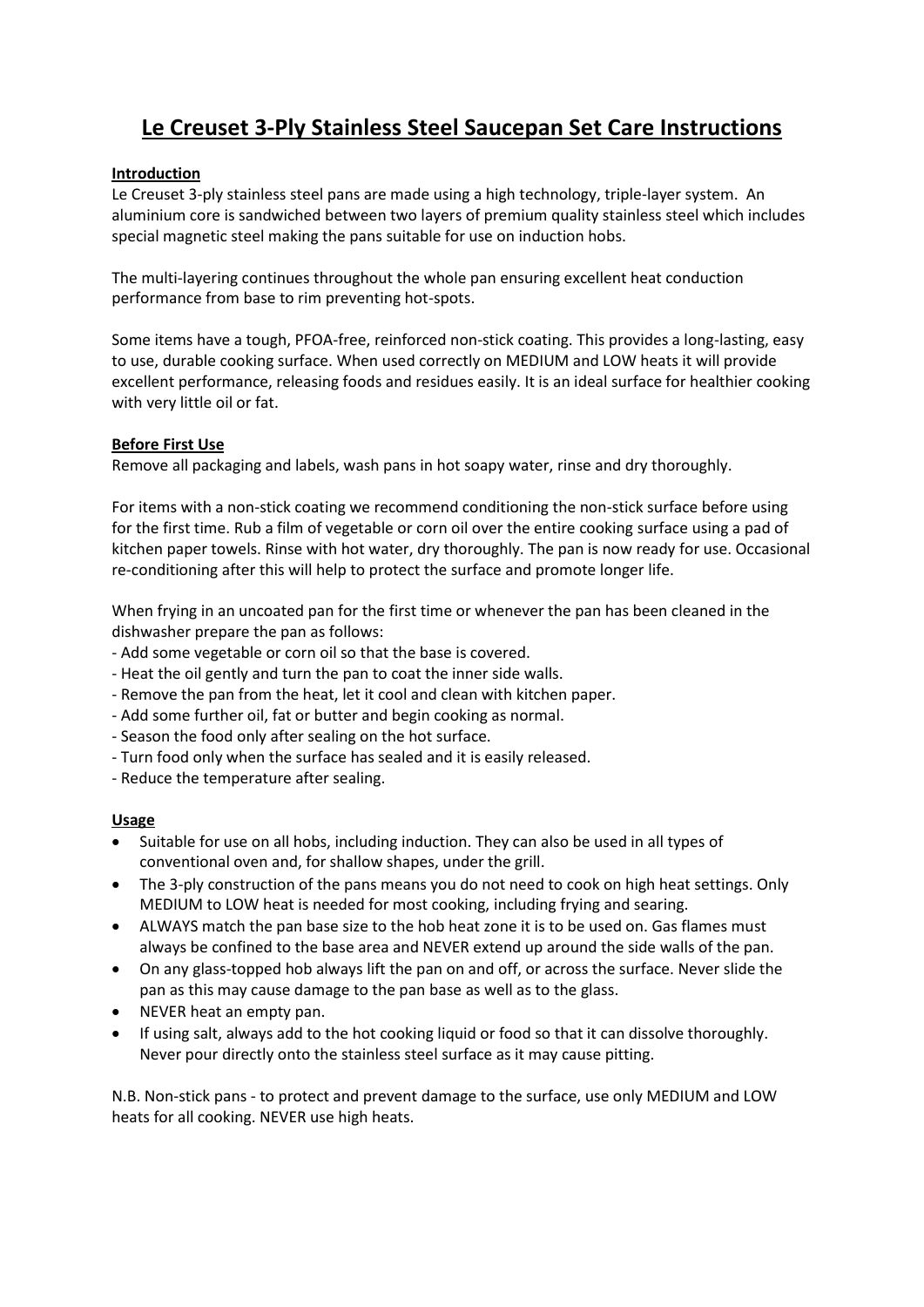#### **Induction Hob Cooking**

Always match the diameter of the pan base to the induction hob cooking zone.

Using a pan with a small base diameter on too large a cooking zone may result in a weaker magnetic field being created and reduced heat output. In some cases the hob may not "recognise" the pan and no heat will be generated.

DO NOT use the boost function for longer than is required to bring the pan's contents to a boil. The boost function should only be used for rapid heating of large quantities of water e.g. for boiling pasta or vegetables.

During cooking, you may notice some slight noise being generated in the pan by the induction hob. This will not damage the pan or affect cooking performance.

#### **Fat-Free Cooking (Non-stick pans only)**

When cooking with no added fat or oil, pre-heat the pan on a medium setting for approximately 2 minutes before adding the food.

DO NOT leave the pan unattended during this time or allow the dry non-stick surface to overheat as permanent damage may occur.

#### **Reduced-Water Cooking**

The close-fitting lids, even heat distribution and excellent heat retention qualities of Le Creuset 3-ply Stainless Steel cookware allows cooking with very little liquid. This method is ideal for vegetables and fruit where flavour can be concentrated and nutrients retained.

Place the food and liquid into a cold pan. In 16-20cm pans allow 100ml water for a 20-30 minute cook. In a 24cm pan allow 150ml water.

Put on the lid and bring to a simmer when steam will be seen escaping around it. As soon as this happens reduce the heat to very low, so that no steam loss is visible.

Cook for the required time. Do not lift the lid during the cooking period as steam will be lost and more liquid will be required to replace it.

N.B. Reduced-water cooking is not suitable when using a steamer insert or with the Pasta Pot when it is used with its pasta insert.

#### **Food Storage and Marinating**

Do not store raw, marinating or cooked foods in the pans. Ingredients may cause damage to the surface.

#### **Tools to Use**

To protect your pans we recommend using silicone, heat-resistant plastic or wooden tools in both uncoated and non-stick coated pans. However, metal tools, spoons or balloon whisks may be used with care, but should not be used harshly or scraped over the surface. Never knock metal tools on the top rim of the pan

Knives or utensils with sharp edges should never be used to cut foods on the surface of a non-stick pan. Hand-held electric or battery operated beaters or blenders should not be used on a non-stick surface.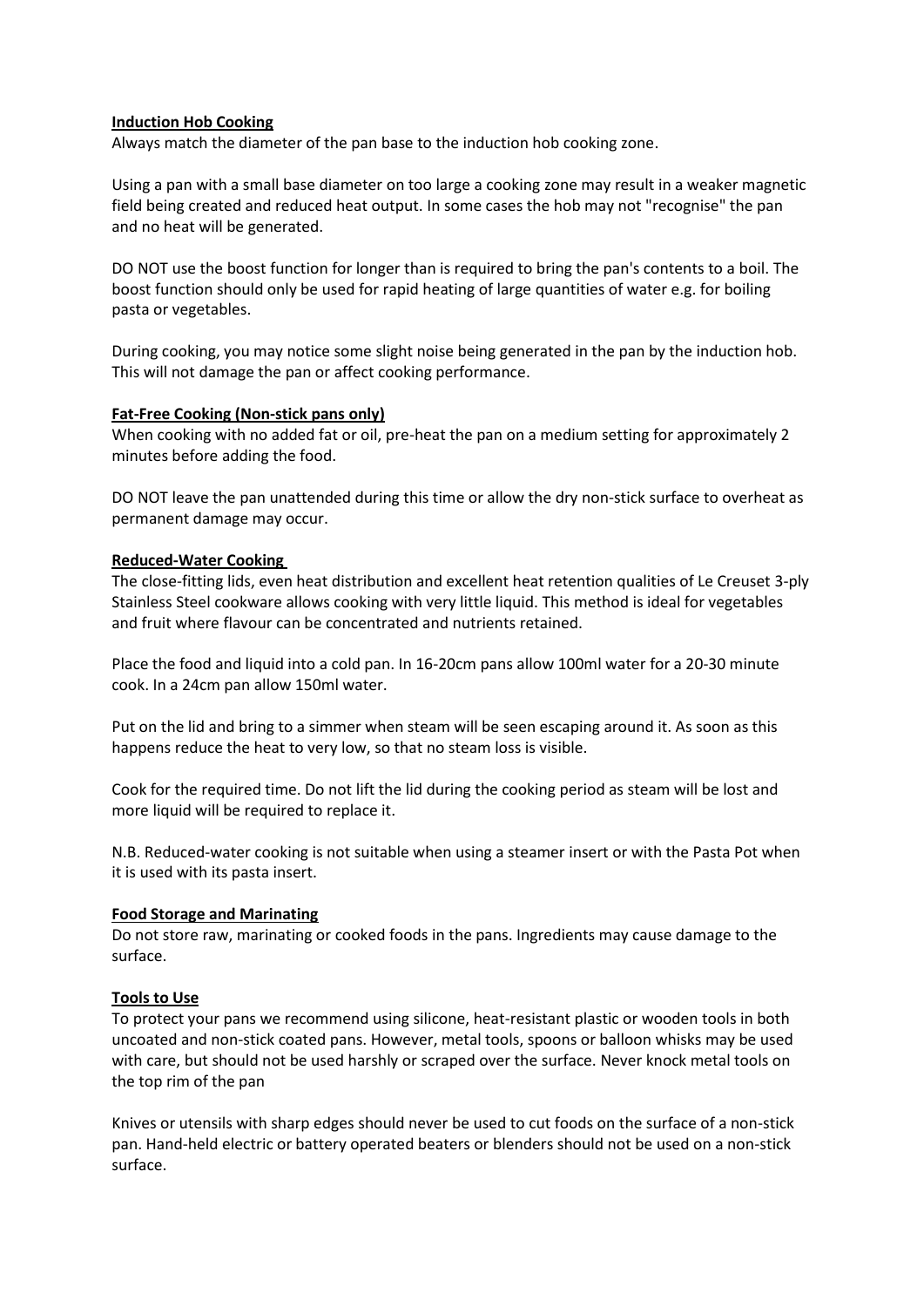### **Oven Use**

Suitable for use in all types of conventional oven (not suitable for microwave ovens). Oven safe to 260°C/500°F/Gas Mark 7.

# **Grill Use**

Shallow shapes can be used under the grill. When using a non-stick pan under a hot grill there should be a minimum distance of 5cm between the heat source and the top rim of the pan.

# **Handles**

Handles are secured to each pan with stainless steel rivets. Always use a dry oven glove or cloth when handling hot pans during and after cooking.

# **Cleaning and Storage**

- Cool pans for a few minutes before washing in hot soapy water, rinse and dry thoroughly or clean in the dishwasher.
- For more stubborn residues fill the pan with warm water and leave to soak for 10-15 minutes.
- Do not fill hot pans with or plunge into cold water.
- Use only soft, nylon pads or brushes for removing stubborn residues. Do not use any harsh abrasive pads or cleaning agents on any of the surfaces as they may cause damage.
- A proprietary stainless steel cleaner can be used to remove hard water lime scale deposits and other marks. It can also be used to condition, polish and protect the inner and outer surfaces (do not use on non-stick surfaces).

# **Cleaning Non-Stick Pans**

After each use, cool the pan for a few minutes before cleaning then wash thoroughly.

The tough, reinforced non-stick coating offers excellent food release and is therefore very easy to clean. To maintain the appearance and performance of the non-stick coating, we recommend washing by hand in hot soapy water rather than cleaning in the dishwasher. This will prolong the life of the non-stick surface and enhance cooking performance.

If the non-stick pan is cleaned in the dishwasher:

- Use only domestic strength dishwashing detergent (we recommend non-lemon varieties).

- The cooking surface should be re-conditioned with vegetable/corn oil before each subsequent use.

- Please note, prolonged, regular dishwashing may eventually mark or discolour any item of cookware and affect the release properties of non-stick surfaces. This regarded as normal wear and tear and is not covered by the Lifetime Guarantee.

#### **Mis-Use**

*Overheating:* Damage from overheating is instantly recognisable as the stainless steel surface may change colour producing a golden/brown/blue appearance. This is not reversible and cannot be cleaned off. However it will not alter performance in any way. Items with a non-stick surface may also become discoloured and in severe cases the coating may detach from the pan in the form of blistering or peeling.

*Scratching:* Score marks or severe scratching by heavy use of metal utensils is not covered by the guarantee. Such damage is permanent and will result in the reduction of release performance on the non-stick surface.

#### **Guarantee**

Le Creuset offers a Lifetime Guarantee on its 3-ply stainless steel products. The guarantee applies